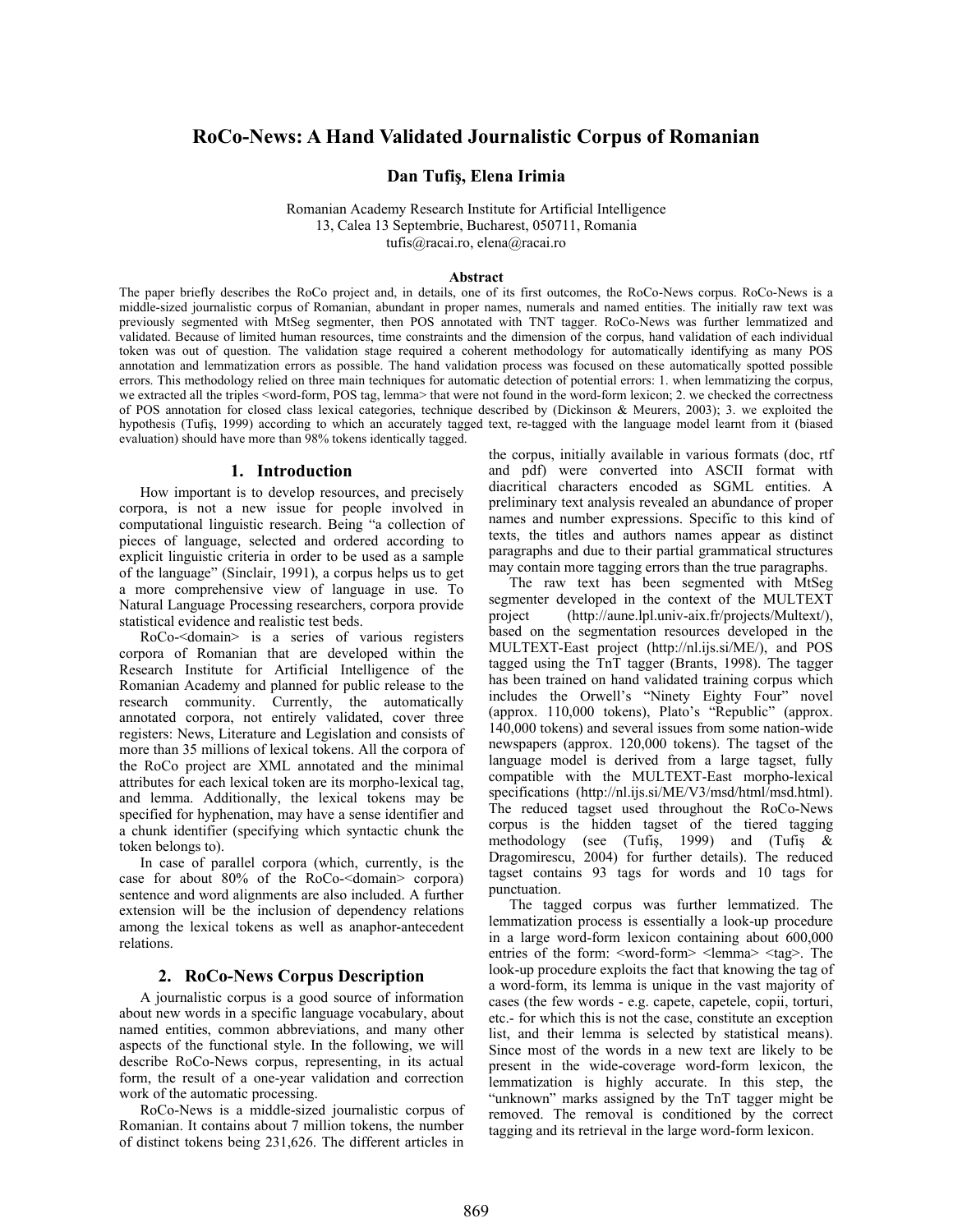For the tokens not in this lexicon (and which are not tagged as proper names), the lemma is provided by our statistical lemmatizer. We use a set of rules (specific to each inflectional grammar category) automatically induced from the word-form lexicon that generate candidate lemmas for the unknown word and then Markov models (trained on lemmas from the lexicon) to rank the candidates. The one with the highest probability wins. This statistical lemmatization works very well, errors mostly happening when the unknown words belong to irregular inflection paradigms (Tufiş, 1989) or when their tagging was mistaken. Overall, considering the wide coverage of the word-form lexicon and the low error rate of the statistical lemmatizer, the probability of a lemmatization error is negligible.

### **3. Spotting possible errors in RoCo-News**

All the tokens occurring in the RoCo-News unknown to the tagger (unseen during the training phase) were automatically marked by TnT with an asterisk.

We extracted from the RoCo-News corpus two files, one of them containing proper names, the other one listing <word-form lemma tag> triples that were not found in the word-form lexicon. They were used as key hints for discovering and (semi-automatically) solving a large number of tokenization and annotations errors (tags, lemmas or both). We also used the technique described in (Dickinson & Meurers, 2003) which spots possible errors by the analysis of the words belonging to close classes. Since errors correction is mostly manually done, the human factor might generate inconsistencies (not all instances of an error are corrected the same way, similar errors are dealt with differently or, simply, mistyping). As opposed to human annotation, the automatic tagging is much more consistent. Therefore we used the biased evaluation conjecture (Tufiş, 1999), which says that an accurately and consistently tagged text, re-tagged with the language model learnt from it (biased tagging) should reproduce almost identically (98%-99%) the original tagging. The differences are likely to spot most of the inconsistencies created by the human corrections as well as new errors unobserved before.

#### **3.1. Lemmatization and re-tokenisation**

Lemmatization is simpler and therefore more accurate than POS-tagging. In the vast majority of cases, the pair formed by a word occurrence and any of its legal tags would uniquely identify the lemma for that token if it is recorded into the word-form lexicon. However, the lemmatizer may produce wrong lemmas for unknown words, especially when the token is mistakenly tagged. The word-form lexicon is constantly updated as we find new entries in the texts we are working on. However, since this lexicon should be error-free, the new triples <word-form lemma tag> are subject to expert validation before being included into the word-form lexicon.

The lemmatization procedure is briefly described below:

a) If the current token is not marked by an asterisk and it was tagged by one of the following tags {AMPER, ASTER, COLON, DASH, DBLQ, DOLLAR, EXCL, EXCLHELIP, HELIP, LPAR, QUEST, QUOTE, PERIOD, RPAR, SCOLON, C, CR, I, M, R, Q, S, X} the occurrence form of the word is taken as its lemma. The

rationale is that the token is either a punctuation token, or a word belonging to a non-inflectional grammar category.

b) If the current token is marked by the tagger as unknown, it is checked whether its POS annotation is NP, in which case the lemma is considered again being identical to the occurrence form of the token. The rationale is that in Romanian, proper names (foreign and male names) are rarely inflected. On the other hand, female Romanian names may be inflected, but the most frequent of them are already in the word-form lexicon.

The consecutive tokens tagged by the NP tag are concatenated and taken together as a single token the lemma of which is the concatenation of the respective lemmas. The left side in Table 1 exemplifies two sequences of proper nouns concatenated as shown in the right side of the table. Since the proper name Maria and its inflected forms are stored in the lexicon (it has no '\*' mark-up) the lemma of the concatenated proper name Mariei Ciupe is Maria Ciupe.

| sotul sot NSRY              | sotul sot NSRY                |
|-----------------------------|-------------------------------|
| Mariei Maria NP             | Mariei_Ciupe Maria Ciupe NP * |
| Ciupe Ciupe NP <sup>*</sup> |                               |
| este fi V3                  | este fi V3                    |
| şef şef NSRN                | şef şef NSRN                  |
| la la S                     | la la S                       |
| Alpha Alpha NP <sup>*</sup> | Alpha Bank Alpha Bank NP*     |
| Bank Bank NP <sup>*</sup>   |                               |
|                             |                               |

| Table 1: Proper Names sequences and their concatenation |  |
|---------------------------------------------------------|--|
| (the asterisk marks the token unknown to the tagger)    |  |

The unknown triples <word-form NP lemma> are saved in the *ProperNouns* file for later inspection and validation. The proper names in this file have been validated and the errors corrected. The corrections have been operated in the corpus as well. Some of the most typical errors were represented by tokens with all uppercase letters, or independent proper names being improperly concatenated.

The RoCo-News corpus contains many proper names that include middle name and/or first name abbreviation (e.g. Mircea M. Ionescu, M. D. Pavel) and in the majority of cases, their recognition as such was wrong (although the initials were always correctly tagged as abbreviations). The upper case initial(s) were automatically concatenated with the surrounding proper names and, after the hand validation, the correctly concatenated proper names (more than 99%) were added to the *ProperNouns* file (replacing whatever partial version of them).

The *ProperNouns* file, containing almost 30,000 distinct proper names, will be further extended with information concerning the type of the name entities (person, place, institution, etc.) the respective proper names denote.

c) If an unknown token is not tagged as NP, together with its tag, it is looked up in the word-form lexicon (which is much larger than the tagger's lexicon). If the pair <word-form tag> is found in the lexicon, its corresponding lemma is copied from the respective dictionary entry. Otherwise, the current token is processed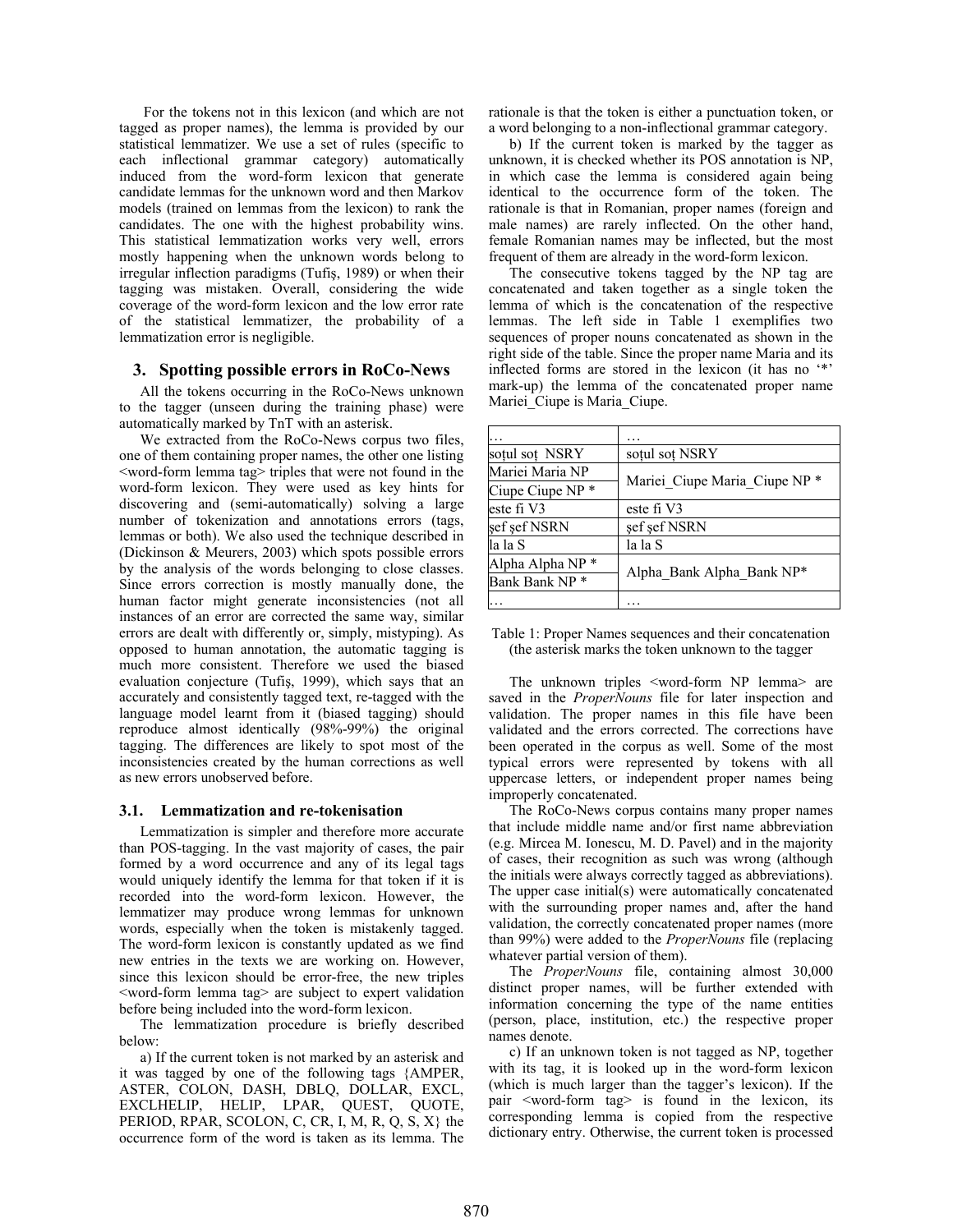by the probabilistic lemmatizer. In this case, the triple <word-form tag lemma> is saved in the file called *NotInTheLexicon* for subsequent inspection and validation.

The content of the *NotInTheLexicon* file was classified and analyzed in the decreasing order of the triples frequencies. It revealed more than 20,000 errors due to the wrong conversion of some diacritical characters into SGML entities or misspelling. This type of errors was systematic; once observed, it was simple to correct it.

Other major source of errors was the tokenization (misinterpretation of the period character, incomplete or incorrect specification of several frequent compounds, etc.). For instance, a fixed phrase (such as *de asemenea* "also", or *după-amiază* "afternoon"), which is specified into the tokenizer's resources will be concatenated. However, if in the training corpus the fixed phrase was not concatenated, it will be unknown to the tagger, and dealt with by the guesser.

A special case of unknown tokens is represented by the numbers. They are systematically tagged as numerals (M), but we noticed several cases where two or more consecutive numerals should have been taken together. For easier reading, it is customary to use a comma or a period among consecutive groups of three digits. However, we identified in our corpus several cases where the used separator was the blank and therefore the tokenizer considered the respective groups as distinct tokens. In this case, the distinct number tokens were concatenated similarly to proper names. Related to the number tokens, the analysis we conducted on the RoCo-News corpus outlined very regular patterns for associating more semantics to a number, useful for recognizing some named entity categories (amounts of money, dimensions, weights, telephone numbers, periods of time, ages, etc.). In Romanian it is rarely the case that a numeric NE is not accompanied by its specifier.

Among the unknown tokens, we found also web and email addresses. These special tokens were systematically tagged as NN. We added to our tagset two new tags NNWEB and NNMAIL and all the occurrences of web and email addresses were retagged accordingly. The regular expressions describing such a token were included into the tokenizer.

# **3.2. Using closed class analysis for identifying errors**

It is traditional in linguistics to divide lexical categories into two different types of classes: *closed classes* are those enumerable (e.g. classes like determiners, prepositions, modal verbs, or auxiliaries), whereas *open classes* are the large, productive categories such as verbs, nouns, adjectives. Dickinson and Meurers (2003) exploited the idea that, for detecting errors, one can make practical use of the closed-class concept. In the majority of the known tagsets, almost half of the tags correspond to closed-class categories of words. A closedclass category contains a reduced number of words, not very difficult to enumerate. Frequently, they can belong to different close-classes categories (e.g. in Romanian, one can find words that may be both prepositions and conjunctions or prepositions and auxiliaries, etc.). Depending on the tagset granularity, a closed-class category may accommodate several tags (e.g. various

types of conjunctions, prepositions, pronouns, particles, etc.). Considering the fact that the closed-class words are very frequent, for a large corpus, one can safely assume that they occurred in most (if not all) of their possible contexts and thus it is reasonable to see all their different tags.

Dickinson and Meurers' idea was to search in a corpus for all occurrences of a closed-class tag and check whether each word is actually a member of his proper closed-class. We extracted from the word-form lexicon a list, L1, of closed-class tags, each of them indexing the set of words that could receive that tag. From this list, we computed another list, L2, containing words in L1 indexing two or more closed-class tags. Then, we extracted from the RoCo-News corpus all pairs <*word tag*> so that *tag* was a closed-class tag. If *word* was not in the set of L1 indexed by *tag* we checked the respective word occurrence in its context. In the majority of cases, we found a tagging error, but occasionally we also found errors in the word-form lexicon (a possible closed-class tag was not recorded for some words). Based on L2 we extracted all the words that were seen in the corpus only with a subset of their possible closed-class tagset. Some errors were again found in the word-form lexicon (words that were wrongly associated with some closed-class tags). We used a few regular expressions (defined in terms of surrounding tags for each target word) to extract sentences in which the not seen tags could have been licensed. Although this approach was not very precise (the most extracted sentences contained the correct tags), almost two hundred new errors were corrected.

Since there are still a few words in our word-form lexicon for which closed-class tags were not seen yet, we assume that the RoCo-news corpus may contain a (small) number of errors in the tagging of closed-class words.

# **3.3. Using biased evaluation for better error identification**

The third technique used in cleaning up the RoCocorpus was based on the biased evaluation conjecture (Tufiş, 1999) which says that an accurately and consistently tagged corpus, re-tagged with the language model learnt from it (biased evaluation), should have the vast majority of tokens identically tagged. The percentage of identical tags depends on the dimension of the corpus, but usually it is higher than 97.5%-98%.

After we made the corrections described in the previous sections, we took this version as the reference for the biased-evaluation procedure described in the following.

We trained the TnT tagger on the RoCo-News, building a new language model. We retagged RoCo-News with this new language model and compared the new tagging against the reference annotation. We found 96.8% identically tagged tokens and we extracted the differences.

Sorting the differences by their frequency, the first 100 difference types (accounting on average for 8-10,000 difference occurrences) were examined in context, one by one, and the validation expert decided which of the tags was correct (if any). Some of the differences were explained by inconsistent or partial corrections in the previous phases. Some other differences showed up because these corrections modified the contexts for the neighboring tokens and thus, according to the biased